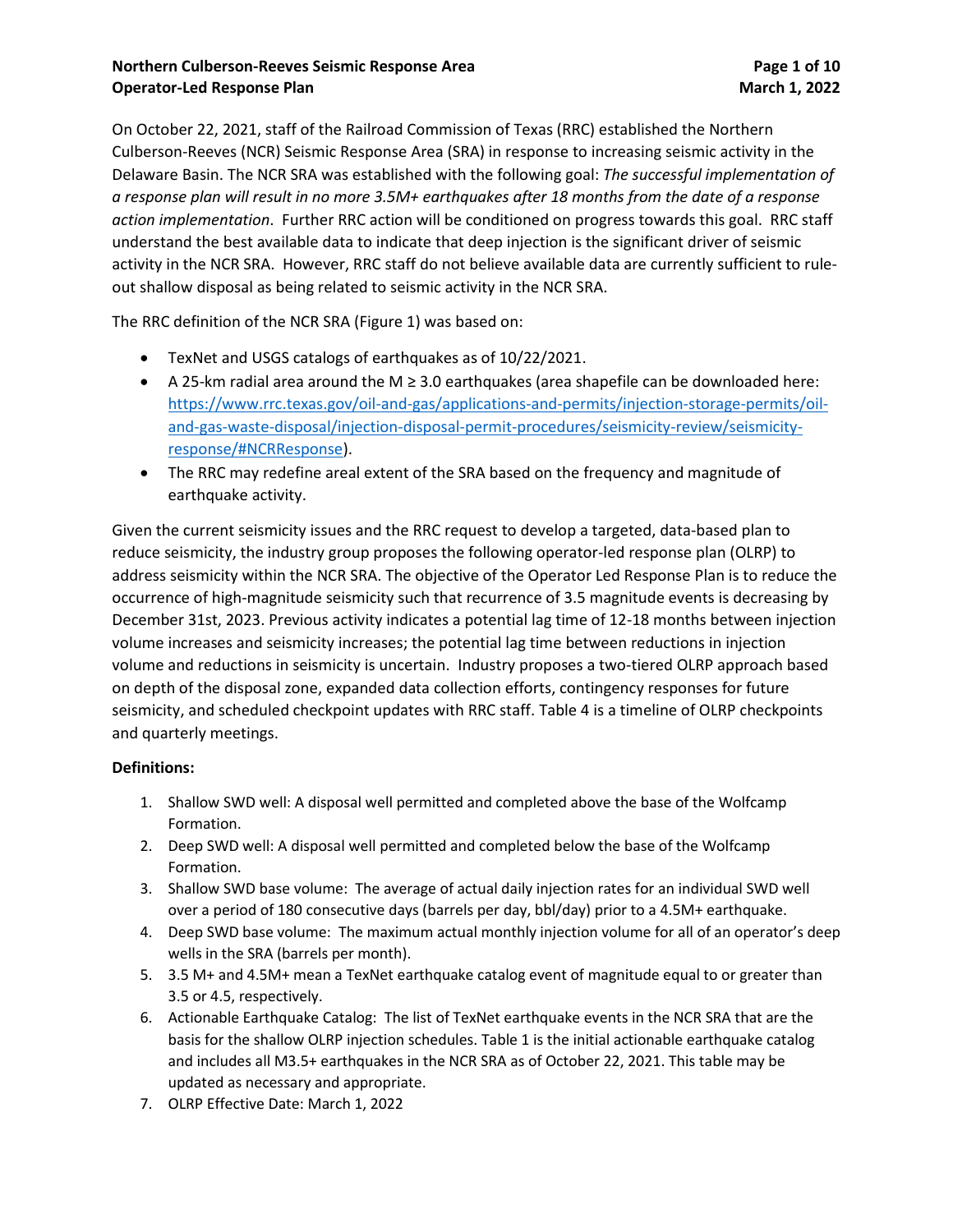#### **SHALLOW OLRP**

The shallow OLRP focuses on proximal, shallow SWD wells and understanding any impact they may have on seismicity.

#### **Response Actions:**

Participating operators of existing shallow SWD permits in the NCR SRA agree to the following daily injection rate schedules:

- 1. Schedule 1: Operators will limit existing SWD permits that are located within 4.5 km of a 3.5M+ earthquake as of 10/22/2021 to 10,000 bbl/day before September 1, 2022.
	- a. An operator may obtain an additional 5,000 bbl/day by providing a seismic monitoring station to TexNet.
- 2. Schedule 2: Operators will limit existing SWD permits more than 4.5 km and less than 9.08 km of a 3.5M+ earthquake as of 10/22/2021 to 20,000 bbl/day before September 1, 2022.
	- a. An operator may obtain an additional 10,000 bbl/day by providing a seismic monitoring station to TexNet.
- 3. Schedule 3: SWD permits in the SRA and more than 9.08 km from a M3.5+ earthquake are not limited by this schedule; existing permit conditions apply.
- 4. These schedules do not authorize exceeding existing SWD permit conditions. Operator must express their intent to pursue seismic monitoring incentive upon initiation of the OLRP. Seismic monitor must be deployed and connected to TexNet before September 1, 2022.
- 5. The operator of shallow SWD permits that are less than 9.08 km of a 3.5M+ earthquake and have not been drilled or completed will give RRC staff 30 days' notice before drilling or completion operations begin.

#### **Shallow SWD Wells:**

Table 2 is a list of all shallow SWD wells and operators in the NCR SRA and identifies the following:

- 1. Whether the operator is participating in the OLRP.
- 2. The distance between each well and the nearest TexNet 3.5M+ earthquake for application of the daily injection rate schedule.
- 3. Whether the existing permit has a monitoring incentive provision.
- 4. Whether the operator intends to seek the monitoring provision of the OLRP.

#### **Additional Shallow OLRP Elements:**

- 1. If a future 4.5M+ event occurs within the SRA after 12/31/2022, operators of shallow SWD wells within 4.5 km of the 4.5M+ earthquake will reduce the individual well injection rate to 50% of the shallow SWD base volume as of the time of the 4.5M+ earthquake. This reduction will remain in effect for 18 months; RRC staff may reduce that time if appropriate.
- 2. The SRA boundary was established by RRC staff on October 22, 2021, and RRC staff are responsible for changes, if any, to the SRA boundary. However, the performance of the shallow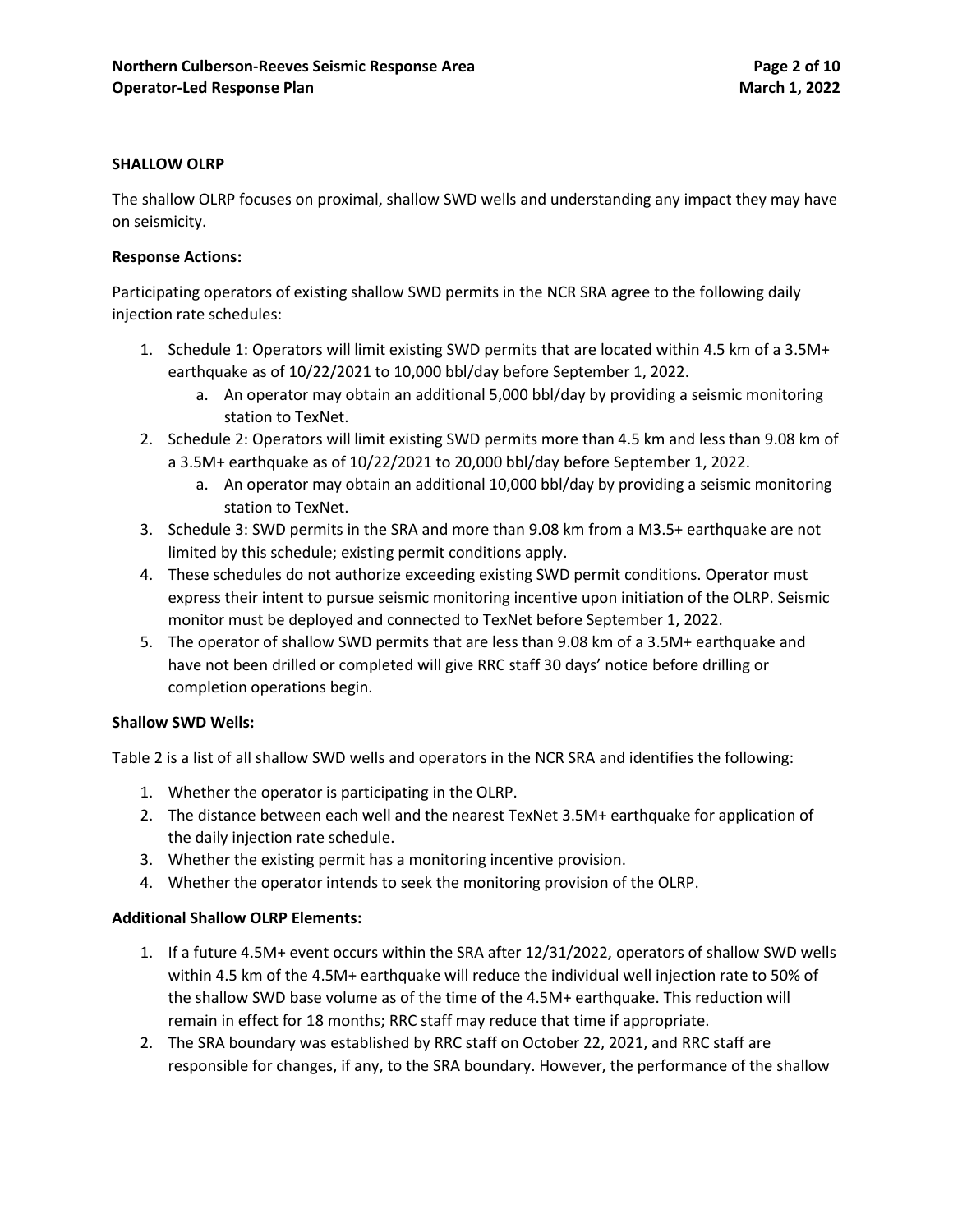and deep components of the OLRP over time may indicate that future changes to the shallow OLRP schedules may be appropriate. These changes may include the following:

- a. Revising the actionable earthquake catalogs (i.e., removing older earthquakes)
- b. Altering the radial distance or injection volume limitations described in Schedules 1, 2, or 3.
- c. Changing these conditions may result in an individual well no longer being subject to the OLRP restrictions, in which case its existing permit conditions would apply.

#### **DEEP OLRP**

The deep OLRP focuses on the longer-term reduction of deep SWD volumes from wells within the SRA.

#### **Response Actions:**

- 1. Each company operating deep SWD well(s) in the NCR SRA will limit the daily injection rate as follows:
	- a. Participating deep SWD well operators agree to a 50% reduction in deep SWD base volume before 6/30/2023.
	- b. Participating Deep SWD operators agree to achieve an SRA Community Volume Target of at least 298,000 bbl/day by 6/30/2023, which is a decrease from 504,000 BFPD in 8/2020
	- c. Participating Operators of a single deep SWD shall achieve a 15,000 BWPD ceiling (Average daily volume) before 6/30/2023
	- d. Participating Deep SWD operators are responsible for achieving their own base volume reduction as follows:
		- i. BPX Midstream LLC: monthly average of 15,000 bbl/day for one deep SWD well
		- ii. Chevron U.S.A. Inc.: monthly average of 150,000 bbl/day for 10 deep SWD wells
		- iii. Coterra (Cimarex Energy Co.): monthly average of 133,000 bbl/day for 9 deep SWD wells
	- e. A participating operator's volume reduction occurs system-wide so that allocation between wells is flexible within an operator's system
	- f. Reduction targets are evaluated at a monthly resolution, allowing for fluxing of disposal volumes on a daily or weekly basis.
- 2. By 6/30/2022 Operators who hold inactive deep SWD permits in the SRA shall either:
	- a. Cancel the SWD permit(s), or
	- b. Apply for an amended permit as a shallow SWD.

#### **Deep SWD Wells:**

Table 3 is a list of all permitted deep SWD wells and operators in the NCR SRA.

#### **Additional Deep OLRP Elements:**

- 1. Should a future 4.5M+ event occur within the 9 km. boundary identified on October 22, 2021, deep wells within the 9 km. boundary will shut in for 24-months from the date of the event.
- 2. By the first quarterly meeting between RRC and Deep SWD operators following deep OLRP implementation, the deep SWD operators shall prepare an implementation schedule with quarterly milestones by which progress towards full implementation by 6/30/2023 shall be evaluated.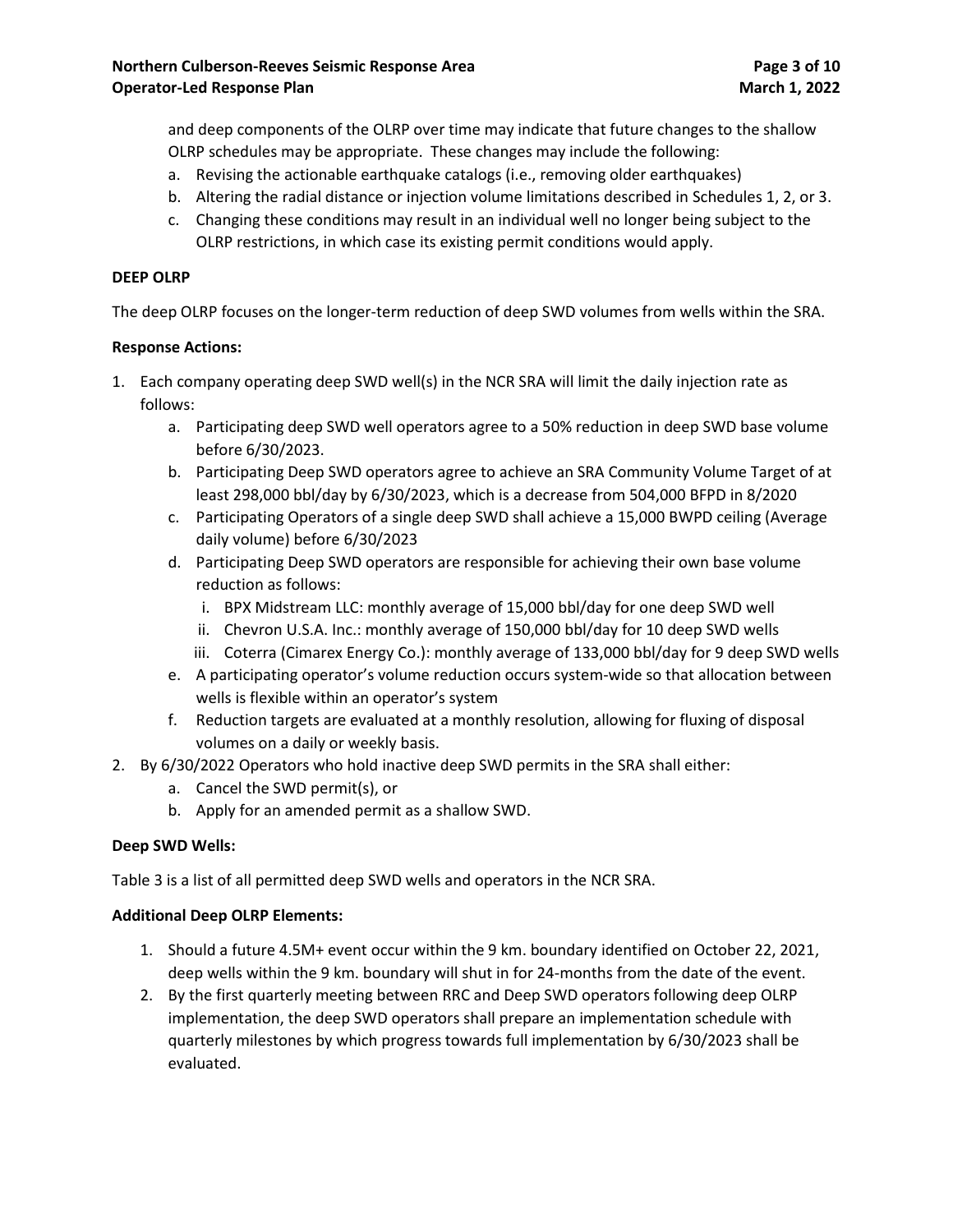#### **ELEMENTS COMMON TO SHALLOW AND DEEP OLRPS**

- 1. Operators of SWD wells within the NCR SRA will continue to report daily pressure and volume data on a monthly basis to the RRC via the TexNet reporting tool [\(https://injection.texnet.beg.utexas.edu/\)](https://injection.texnet.beg.utexas.edu/)
- 2. The OLRP industry group will encourage operators of unconventional development wells within the 4.5 km. boundaries of the SRA (as defined on 10/22/2021) to participate in voluntarily providing information to the FracX website [\(https://www.pdswdx.com/\)](https://www.pdswdx.com/).
- 3. RRC staff and shallow and deep SWD operators shall meet on a quarterly basis, and more frequently, if necessary, to assess the seismic and industry activity in the SRA, including checkpoint updates on plan performance, impacts and data analysis.
- 4. All earthquake magnitudes and locations are based on the TexNet Earthquake Catalog [\(https://www.beg.utexas.edu/texnet-cisr/texnet/earthquake-catalog\)](https://www.beg.utexas.edu/texnet-cisr/texnet/earthquake-catalog)

#### **RRC ELEMENTS**

- 1. RRC staff supports the implementation of the industry OLRP for the NCR SRA as a plan to achieve the RRC's stated goal.
- 2. RRC staff will not administratively approve new deep disposal permit applications in the NCR SRA.
- 3. For shallow SWD wells:
	- a. Before January 1, 2023, RRC staff will not administratively approve new shallow SWD permits that are less than 4.5 km. of an actionable earthquake catalog event.
	- b. After January 1, 2023, RRC staff will consider new shallow SWD permit applications that are less than 4.5 km. of an actionable earthquake catalog event in a manner that is consistent with current RRC permitting guidelines.
	- c. RRC staff will administratively consider new shallow SWD permit applications that are more than 4.5 km. of an actionable earthquake catalog event in a manner that is consistent with current RRC permitting guidelines.
- 4. RRC Reserves the right to take regulatory action pursuant to 16 Texas Administrative Code §3.9(6)(A)(vi) and §3.46(d)(1)(F).

#### **ATTACHMENTS:**

- Figure 1: RRC Northern Culberson-Reeves Seismic Response Area (SRA) Map
- Table 1: OLRP Actionable Earthquake Catalog
- Table 2: Permitted Shallow SWDs Participating in OLRP & Injection Rate Schedule
- Table 3: Permitted Deep SWDs Participating in OLRP & Injection Rate Schedule
- Table 4: OLRP Timeline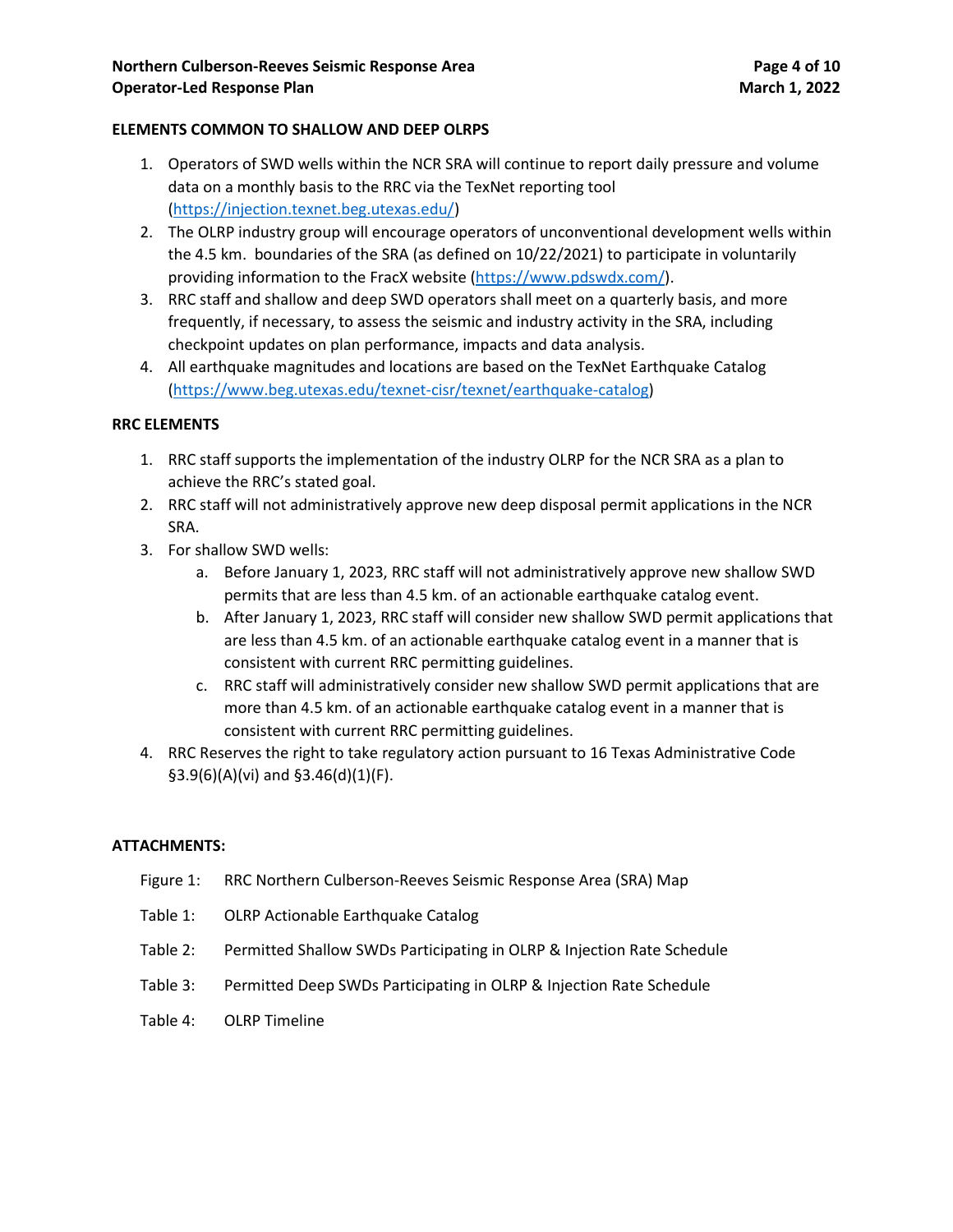### **Figure 1**



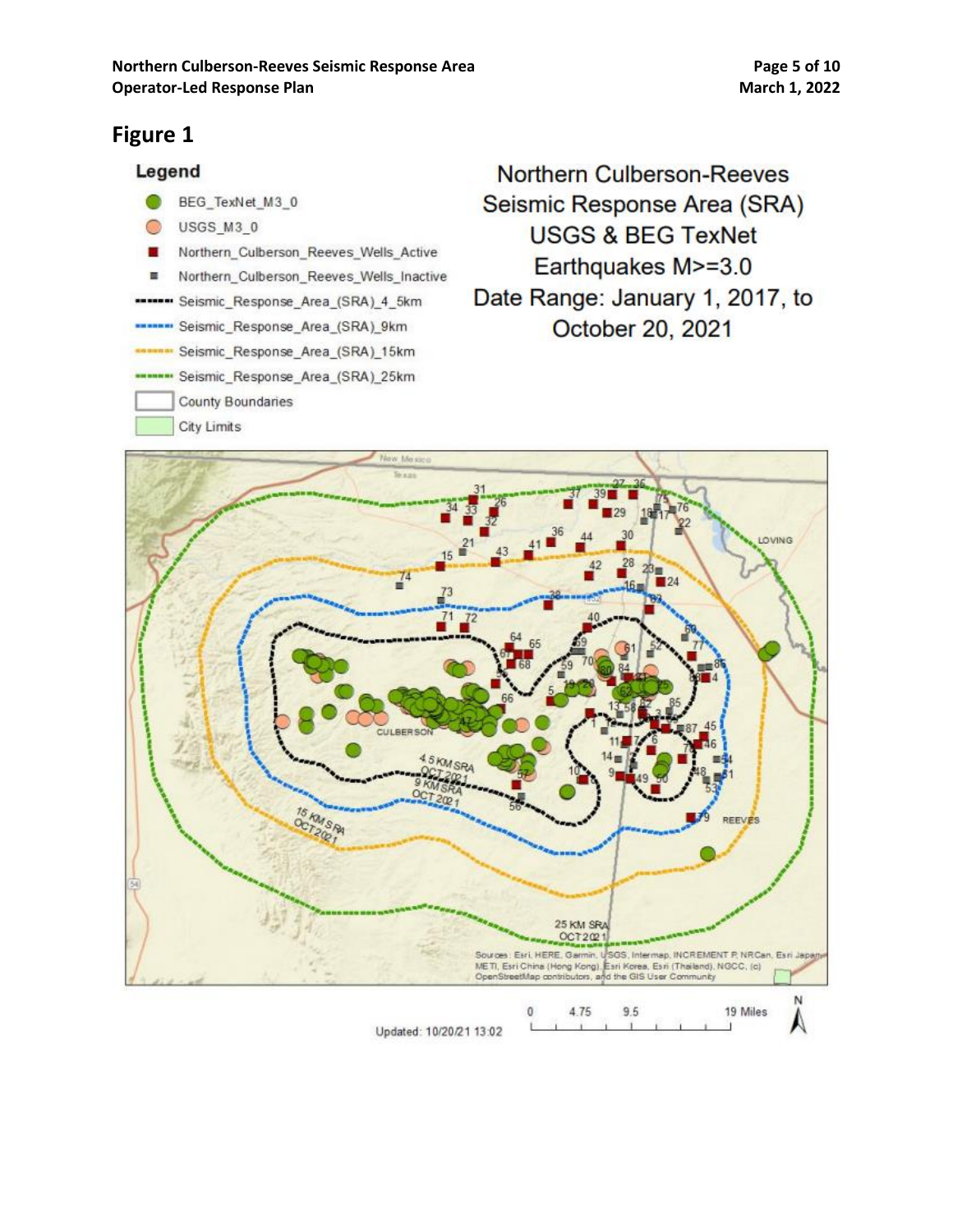| <b>EventID</b> | <b>Origin Date</b> |          |                |         | Origin Time Magnitude Latitude (WGS84) Longitude (WGS84) |
|----------------|--------------------|----------|----------------|---------|----------------------------------------------------------|
| texnet2021uklz | 10/18/2021         | 8:07:22  | 3.5            | 31.5578 | $-104.1535$                                              |
| texnet2021twgf | 10/10/2021         | 13:17:14 | 3.8            | 31.6053 | $-104.5013$                                              |
| texnet2021tiop | 10/3/2021          | 1:39:18  | 4              | 31.7056 | $-104.0239$                                              |
| texnet2021tibk | 10/2/2021          | 18:55:43 | 3.6            | 31.7094 | $-104.0007$                                              |
| texnet2021tbrx | 9/29/2021          | 7:22:08  | 4.2            | 31.6726 | $-104.3795$                                              |
| texnet2021sqtx | 9/23/2021          | 7:52:06  | 4.3            | 31.5931 | $-104.0034$                                              |
| texnet2021sitf | 9/18/2021          | 22:27:01 | 4.1            | 31.5968 | $-104.0008$                                              |
| texnet2021rxcl | 9/12/2021          | 13:30:08 | 3.8            | 31.6127 | $-104.2348$                                              |
| texnet2021rqlj | 9/8/2021           | 22:02:05 | 4.3            | 31.6717 | $-104.3774$                                              |
| texnet2021rgbn | 9/3/2021           | 5:41:15  | 4.3            | 31.6653 | $-104.4002$                                              |
| texnet2021rbeo | 8/31/2021          | 13:33:23 | 3.5            | 31.6712 | $-104.4105$                                              |
| texnet2021pklq | 8/8/2021           | 4:17:09  | 3.5            | 31.6509 | $-104.2822$                                              |
| texnet2021orfg | 7/28/2021          | 15:28:04 | 4.3            | 31.6087 | $-104.2582$                                              |
| texnet2021milw | 6/25/2021          | 9:30:15  | 4.4            | 31.6639 | $-104.3709$                                              |
| texnet2021mhkx | 6/24/2021          | 19:53:37 | 3.6            | 31.6775 | $-104.3669$                                              |
| texnet2021mevv | 6/23/2021          | 9:59:13  | 3.6            | 31.6733 | $-104.4075$                                              |
| texnet2021jxtg | 5/22/2021          | 1:40:27  | 3.5            | 31.6875 | $-104.2976$                                              |
| texnet2021ifye | 4/28/2021          | 2:10:42  | 3.5            | 31.7254 | $-104.5739$                                              |
| texnet2021iflj | 4/27/2021          | 19:42:11 | $\overline{4}$ | 31.6625 | $-104.3703$                                              |
| texnet2021gjyn | 4/1/2021           | 19:49:55 | 3.9            | 31.6785 | $-104.3871$                                              |
| texnet2021fqka | 3/22/2021          | 2:54:02  | 3.9            | 31.6779 | $-104.4038$                                              |
| texnet2021fkpc | 3/18/2021          | 22:39:47 | 3.5            | 31.6734 | $-104.3995$                                              |
| texnet2021fhjh | 3/17/2021          | 4:19:28  | 4.5            | 31.6543 | $-104.3573$                                              |
| texnet2021ctzd | 2/9/2021           | 9:21:13  | 4              | 31.6649 | $-104.2729$                                              |

### **Table 1 – OLRP Actionable Earthquake Catalog**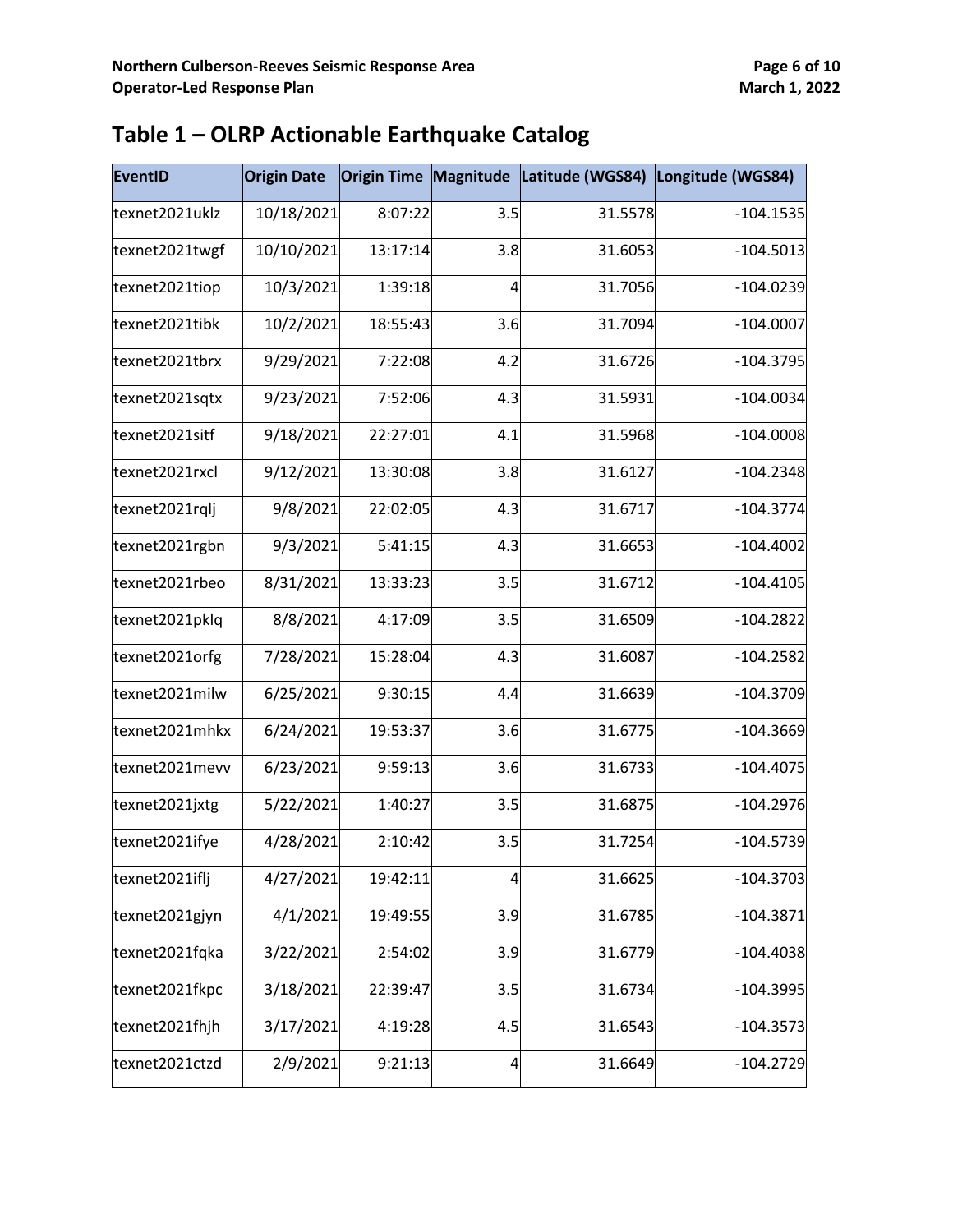#### **Northern Culberson-Reeves Seismic Response Area <b>Page 7 Page 7** of 10<br> **Operator-Led Response Plan**<br> **Page 7** of 10 **Operator-Led Response Plan**

| texnet2021csmp | 2/8/2021   | 13:53:11 | 3.9            | 31.6669 | $-104.376$  |
|----------------|------------|----------|----------------|---------|-------------|
| texnet2021csgf | 2/8/2021   | 10:39:29 | 3.9            | 31.7213 | $-104.3345$ |
| texnet2021cfve | 2/1/2021   | 15:27:29 | 3.7            | 31.6752 | $-104.3989$ |
| texnet2021cbrt | 1/30/2021  | 9:10:29  | 3.5            | 31.6758 | $-104.3839$ |
| texnet2020vfxf | 10/29/2020 | 1:40:06  | $\overline{4}$ | 31.6682 | $-104.3125$ |
| texnet2020vfaj | 10/28/2020 | 14:07:37 | 3.9            | 31.7022 | $-104.1297$ |
| texnet2020svpi | 9/24/2020  | 23:14:13 | 3.5            | 31.6698 | $-104.3768$ |
| texnet2020sknm | 9/18/2020  | 21:48:27 | 3.7            | 31.7038 | $-104.1337$ |
| texnet2020jjxk | 5/13/2020  | 11:52:03 | 3.6            | 31.6461 | $-104.3059$ |
| texnet2020gexe | 3/29/2020  | 1:27:06  | 3.6            | 31.7027 | $-104.0664$ |
| texnet2020gcua | 3/27/2020  | 21:36:20 | 3.5            | 31.6978 | $-104.0747$ |
| texnet2020galz | 3/26/2020  | 15:16:27 | 4.9            | 31.7025 | $-104.0521$ |
| texnet2020fzzi | 3/26/2020  | 8:52:41  | 4.1            | 31.7099 | $-104.0414$ |
| texnet2020dksu | 2/18/2020  | 13:28:06 | 4.1            | 31.708  | $-104.0511$ |
| texnet2020cdbx | 1/31/2020  | 3:25:51  | 3.8            | 31.7035 | $-104.0338$ |
| texnet2020cdby | 1/31/2020  | 3:27:37  | 3.7            | 31.7077 | $-104.0258$ |
| texnet2019yqik | 12/17/2019 | 11:16:57 | 3.5            | 31.6237 | $-104.2013$ |
| texnet2019vusa | 11/7/2019  | 4:04:40  | 3.8            | 31.659  | $-104.3049$ |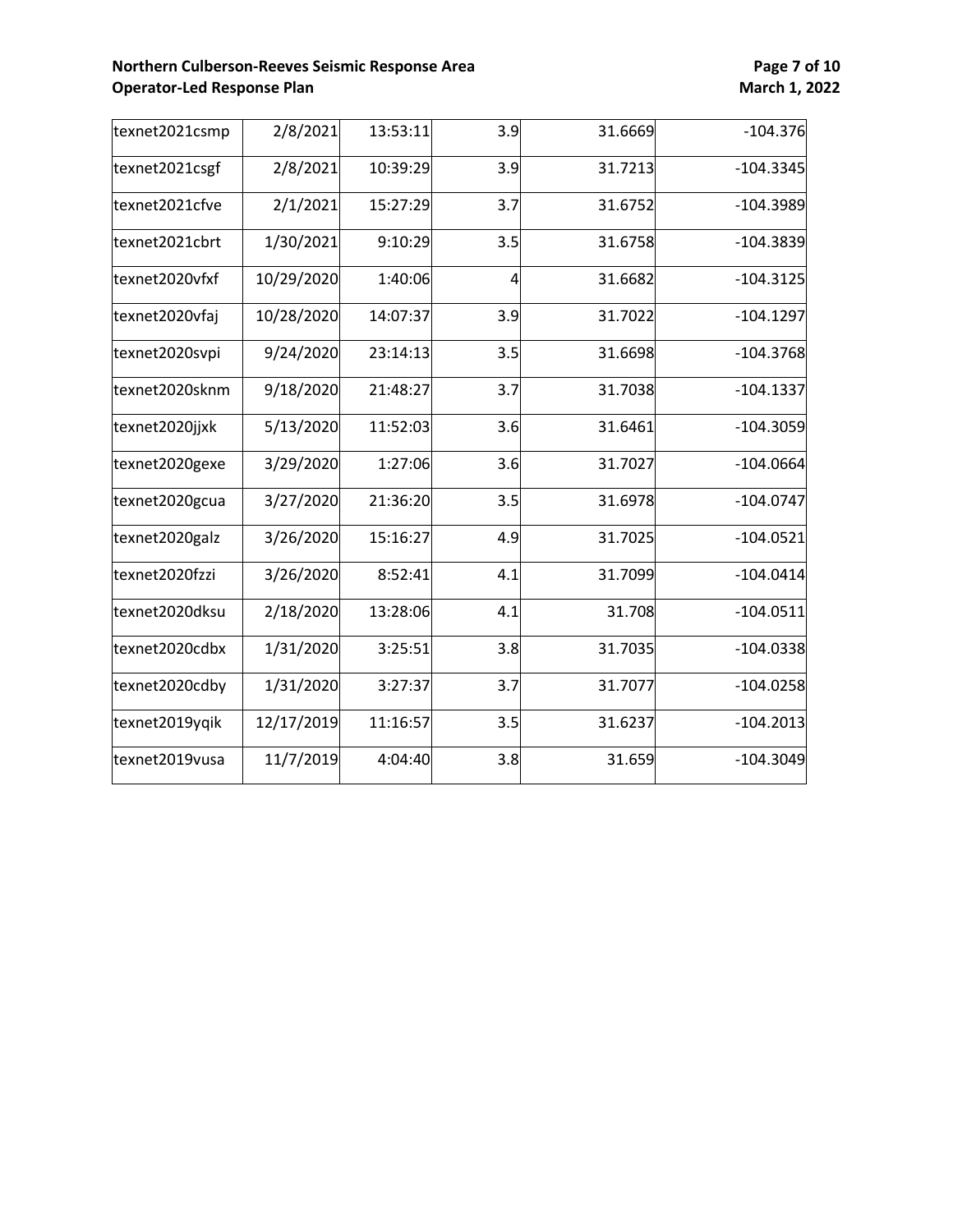# **Table 2 – Permitted Shallow SWDs Participating in OLRP & Injection Rate Schedule**

**(next page)**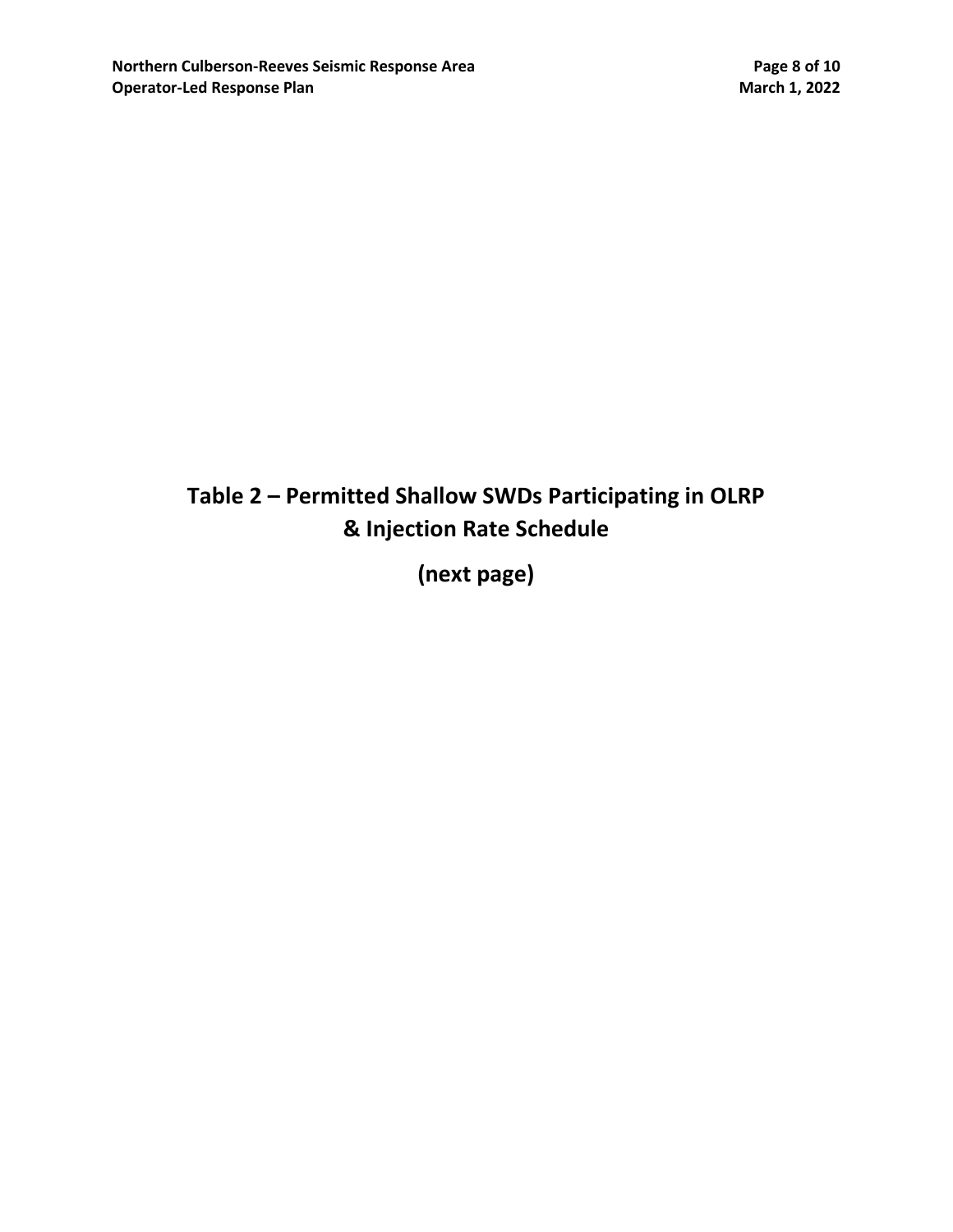| <b>Index</b><br>No. | <b>Operator</b>                  | <b>Operator</b><br>No. | <b>Lease Name</b>              | Well<br>No.  | UIC No. | <b>API No.</b>  | <b>Distance</b><br>from<br><b>TexNet</b><br>$3.5M+$<br>(km) | <b>OLRP</b><br><b>Maximum</b><br><b>Daily</b><br>Injection<br>Rate (bbl) | <b>Anticipate</b><br><b>Future</b><br><b>OLRP</b><br><b>Monitoring</b><br><b>Incentive</b><br>(Yes / No) |
|---------------------|----------------------------------|------------------------|--------------------------------|--------------|---------|-----------------|-------------------------------------------------------------|--------------------------------------------------------------------------|----------------------------------------------------------------------------------------------------------|
| 1                   | 1920 ENERGY, LLC                 | 194397                 | RUSTLER HILLS STATE 111-14 SWD | $\mathbf{1}$ | 113646  | 10932340        | 4.87                                                        | 20,000 NO                                                                |                                                                                                          |
| $\overline{2}$      | 1920 ENERGY, LLC                 | 194397                 | PYTHIAN 10 SWD                 | $\mathbf{1}$ |         | 113694 38933097 | 4.17                                                        | 10,000 YES                                                               |                                                                                                          |
| 3                   | 1920 ENERGY, LLC                 | 194397                 | <b>LIBERATOR STATE SWD</b>     | $\mathbf{1}$ | 114239  | 38935294        | 5.48                                                        | 20,000 YES                                                               |                                                                                                          |
| 4                   | APC WATER HOLDINGS 1, LLC        | 027348                 | APC 57-3-14                    | 1D           |         | 116193 38935887 | 6.44                                                        | 20,000 YES                                                               |                                                                                                          |
| 10                  | <b>APR OPERATING LLC</b>         | 028612                 | <b>SWIFT SWD</b>               | $\mathbf{1}$ |         | 119295 10933499 | 2.75                                                        | 10,000 YES                                                               |                                                                                                          |
| 6                   | <b>APR OPERATING LLC</b>         | 028612                 | <b>BROKEN SPOKE SWD</b>        | $\mathbf{1}$ |         | 113736 38935194 | 3.18                                                        | 10,000 YES                                                               |                                                                                                          |
| 13                  | <b>APR OPERATING LLC</b>         | 028612                 | <b>BIGHORN SWD</b>             | $\mathbf{1}$ |         | 123436 10933500 | 3.28                                                        | 10,000 NO                                                                |                                                                                                          |
| 8                   | <b>APR OPERATING LLC</b>         | 028612                 | <b>MULE DEER SWD</b>           | $\mathbf{1}$ |         | 114993 10933071 | 3.37                                                        | 10,000 YES                                                               |                                                                                                          |
| 5                   | APR OPERATING LLC                | 028612                 | RUSTLER HILLS STATE 111-8 SWD  | 1            |         | 113606 10932341 | 5.22                                                        | 20,000 YES                                                               |                                                                                                          |
| 9                   | APR OPERATING LLC                | 028612                 | <b>PENNER SWD</b>              | $\mathbf{1}$ |         | 116495 10933253 | 6.23                                                        | 20,000 YES                                                               |                                                                                                          |
| 12                  | APR OPERATING LLC                | 028612                 | <b>JAVELINA SWD</b>            | $\mathbf{1}$ |         | 120669 10933537 | 6.30                                                        | 20,000 YES                                                               |                                                                                                          |
| 14                  | APR OPERATING LLC                | 028612                 | ARMADILLO SWD                  | $\mathbf{1}$ |         | 124790 10933534 | 6.77                                                        | 20,000 YES                                                               |                                                                                                          |
| $\overline{7}$      | APR OPERATING LLC                | 028612                 | PENNYBACKER SWD                | $\mathbf{1}$ |         | 114955 10933058 | 6.80                                                        | 20,000 YES                                                               |                                                                                                          |
| 11                  | APR OPERATING LLC                | 028612                 | <b>RINGTAIL SWD</b>            | $\mathbf{1}$ |         | 119482 10933517 | 6.83                                                        | 20,000 YES                                                               |                                                                                                          |
| 25                  | <b>BTA OIL PRODUCERS, LLC</b>    | 041867                 | <b>HOBIE 21903 SWD</b>         | $\mathbf{1}$ |         | 118684 38938320 | 0.52                                                        | 10,000 NO                                                                |                                                                                                          |
| 46                  | CR FIELD SERVICES, LLC           | 186351                 | <b>HUGHES B</b>                | 01SW         | 114457  | 38935362        | 6.68                                                        | 20,000 NO                                                                |                                                                                                          |
| 45                  | CR FIELD SERVICES, LLC           | 186351                 | NEWSOM 12 SWD                  | $\mathbf{1}$ | 113775  | 38937871        | 8.08                                                        | 20,000 NO                                                                |                                                                                                          |
| 52                  | GOODNIGHT MIDSTREAM PERMIAN, LLC | 315075                 | <b>MAVERICK SWD</b>            | 1            | 124433  | 38900000        | 4.98                                                        | 20,000 NO                                                                |                                                                                                          |
| 54                  | LAYNE SWD, LLC                   | 491460                 | <b>ALAMO SWD</b>               | $\mathbf{1}$ |         | 124371 38900000 | 8.44                                                        | 20,000 NO                                                                |                                                                                                          |
| 53                  | LAYNE SWD, LLC                   | 491460                 | <b>BOWIE SWD</b>               | 1            | 124325  | 38900000        | 8.64                                                        | 20,000 NO                                                                |                                                                                                          |
| 55                  | MOONTOWER RESOURCES SWD, LLC     | 578446                 | <b>SAN SABA SWD STATE</b>      | $\mathbf{1}$ |         | 104287 10932442 | 2.97                                                        | 10,000 NO                                                                |                                                                                                          |
| 57                  | MOONTOWER RESOURCES SWD, LLC     | 578446                 | WISE FEE SWD 26                | $\mathbf{1}$ |         | 116840 10933387 | 5.13                                                        | 20,000 NO                                                                |                                                                                                          |
| 56                  | MOONTOWER RESOURCES SWD, LLC     | 578446                 | PLUMMER STATE SWD 34           | 1            |         | 116818 10900000 | 7.03                                                        | 20,000 NO                                                                |                                                                                                          |
| 58                  | PDC PERMIAN, INC.                | 646832                 | <b>CENTRAL 27</b>              | 1D           |         | 119421 38900000 | 3.28                                                        | 10,000 YES                                                               |                                                                                                          |
| 59                  | PILOT WATER SOLUTIONS SWD LLC    | 665596                 | <b>HORSESHOE SWD</b>           | $\mathbf{1}$ |         | 116580 10933386 | 3.96                                                        | 10,000 NO                                                                |                                                                                                          |
| 60                  | PILOT WATER SOLUTIONS SWD LLC    | 665596                 | MCCAFFFREY 57-T2-45            | 1            | 124717  | 38900000        | 8.04                                                        | 20,000 NO                                                                |                                                                                                          |
| 63                  | REV MIDSTREAM SWD TX #1, LLC     | 703604                 | NIGHTHAWK STATE SWD            | $\mathbf{1}$ | 119288  | 38938775        | 11.81                                                       | 30,000 NO                                                                |                                                                                                          |
| 66                  | SATURN SWD OPERATING LLC         | 748767                 | H. M. PHILLIPS STATE 94        | 1D           |         | 113987 10932950 | 1.09                                                        | 10,000 YES                                                               |                                                                                                          |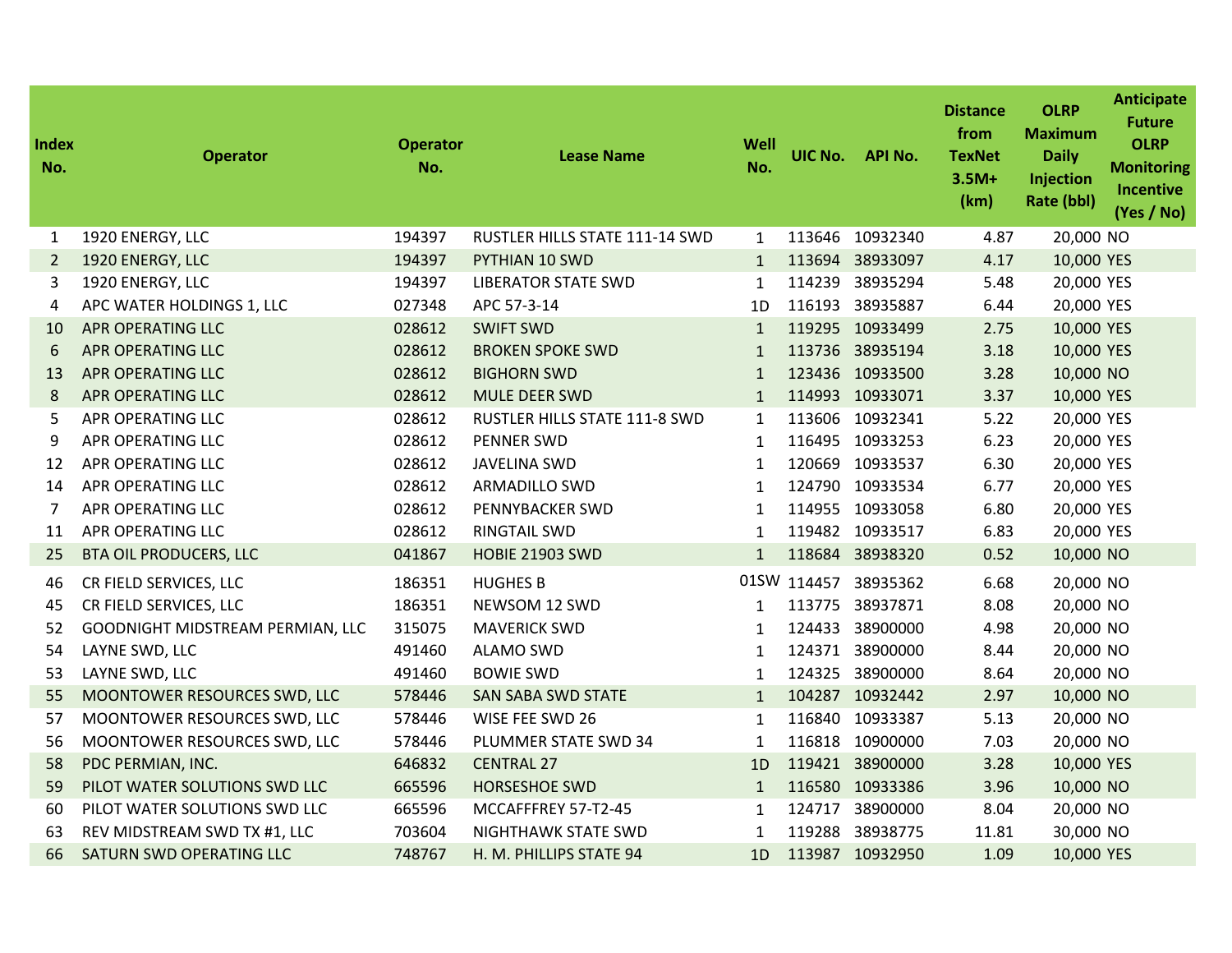| Index<br>No. | <b>Operator</b>                        | <b>Operator</b><br>No. | <b>Lease Name</b>        | Well<br>No.    | UIC No. | <b>API No.</b> | <b>Distance</b><br>from<br><b>TexNet</b><br>$3.5M+$<br>(km) | <b>OLRP</b><br><b>Maximum</b><br><b>Daily</b><br>Injection<br>Rate (bbl) | <b>Anticipate</b><br><b>Future</b><br><b>OLRP</b><br><b>Monitoring</b><br><b>Incentive</b><br>(Yes / No) |
|--------------|----------------------------------------|------------------------|--------------------------|----------------|---------|----------------|-------------------------------------------------------------|--------------------------------------------------------------------------|----------------------------------------------------------------------------------------------------------|
| 69           | SATURN SWD OPERATING LLC               | 748767                 | I TAKE IT ALL C SWD      | 1              | 124791  | 10933662       | 5.75                                                        | 20,000 NO                                                                |                                                                                                          |
| 67           | SATURN SWD OPERATING LLC               | 748767                 | <b>DOUBLE C SWD</b>      | 3              | 116449  | 10933281       | 6.72                                                        | 20,000 NO                                                                |                                                                                                          |
| 68           | SATURN SWD OPERATING LLC               | 748767                 | <b>DOUBLE C SWD</b>      | 4              | 116450  | 10933282       | 8.51                                                        | 20,000 NO                                                                |                                                                                                          |
| 64           | SATURN SWD OPERATING LLC               | 748767                 | DOUBLE C SWD             | $\mathbf{1}$   | 112977  | 10932848       | 8.53                                                        | 20,000 NO                                                                |                                                                                                          |
| 65           | SATURN SWD OPERATING LLC               | 748767                 | <b>DOUBLE C SWD</b>      | 2              | 112978  | 10932849       | 9.70                                                        | 20,000 YES                                                               |                                                                                                          |
| 72           | SCALA ENERGY OPERATING, LLC            | 750082                 | MISS STEIN 37            | 1 <sub>V</sub> | 116387  | 10933348       | 6.61                                                        | 20,000 NO                                                                |                                                                                                          |
| 71           | SCALA ENERGY OPERATING, LLC            | 750082                 | LILI VON SHTUPP 39       | 2V             | 116374  | 10933480       | 7.25                                                        | 20,000 NO                                                                |                                                                                                          |
| 81           | <b>WATERBRIDGE STATELINE LLC</b>       | 900327                 | <b>SALT MINE SWD</b>     | 1              | 115842  | 10933170       | 1.60                                                        | 10,000 YES                                                               |                                                                                                          |
| 84           | <b>WATERBRIDGE STATELINE LLC</b>       | 900327                 | <b>SALT MINE SWD</b>     | 4              | 120679  | 10933567       | 2.06                                                        | 10,000 NO                                                                |                                                                                                          |
| 80           | <b>WATERBRIDGE STATELINE LLC</b>       | 900327                 | <b>HSS STATE 45-18X7</b> | 1H             | 114509  | 10932828       | 2.21                                                        | 10,000 NO                                                                |                                                                                                          |
| 83           | <b>WATERBRIDGE STATELINE LLC</b>       | 900327                 | <b>SALT MINE TWO</b>     | 2              | 119273  | 38937419       | 2.98                                                        | 10,000 NO                                                                |                                                                                                          |
| 78           | <b>WATERBRIDGE STATELINE LLC</b>       | 900327                 | <b>BHS 56-8</b>          | 1 <sub>D</sub> | 108659  | 38933824       | 3.42                                                        | 10,000 NO                                                                |                                                                                                          |
| 82           | <b>WATERBRIDGE STATELINE LLC</b>       | 900327                 | <b>SALT MINE TWO</b>     | $\mathbf{1}$   | 118343  | 38937418       | 3.59                                                        | 10,000 YES                                                               |                                                                                                          |
| 85           | <b>WATERBRIDGE STATELINE LLC</b>       | 900327                 | <b>CAJUN SWD</b>         | $\mathbf{1}$   | 124847  | 38900000       | 3.84                                                        | 10,000 NO                                                                |                                                                                                          |
| 88           | <b>WATERBRIDGE STATELINE LLC</b>       | 900327                 | <b>CAUSEWAY SWD</b>      | $\mathbf{1}$   | 124850  | 38900000       | 6.10                                                        | 20,000 NO                                                                |                                                                                                          |
| 77           | <b>WATERBRIDGE STATELINE LLC</b>       | 900327                 | <b>FORTUNE 57-3</b>      | 1              | 106088  | 38932764       | 6.24                                                        | 20,000 NO                                                                |                                                                                                          |
| 87           | <b>WATERBRIDGE STATELINE LLC</b>       | 900327                 | <b>ACADIAN SWD</b>       | $\mathbf{1}$   | 124849  | 38900000       | 6.65                                                        | 20,000 NO                                                                |                                                                                                          |
| 86           | <b>WATERBRIDGE STATELINE LLC</b>       | 900327                 | <b>CREOLE SWD</b>        | $\mathbf{1}$   | 124848  | 38900000       | 7.36                                                        | 20,000 YES                                                               |                                                                                                          |
| 79           | <b>WATERBRIDGE STATELINE LLC</b>       | 900327                 | <b>BURRITO SWD</b>       | 1D             | 109756  | 38934097       | 8.59                                                        | 20,000 NO                                                                |                                                                                                          |
| 89           | <b>WATERBRIDGE TEXAS OPERATING LLC</b> | 900329                 | <b>TPLT 57-43</b>        | 1D             | 111440  | 38934514       | 6.07                                                        | 20,000 NO                                                                |                                                                                                          |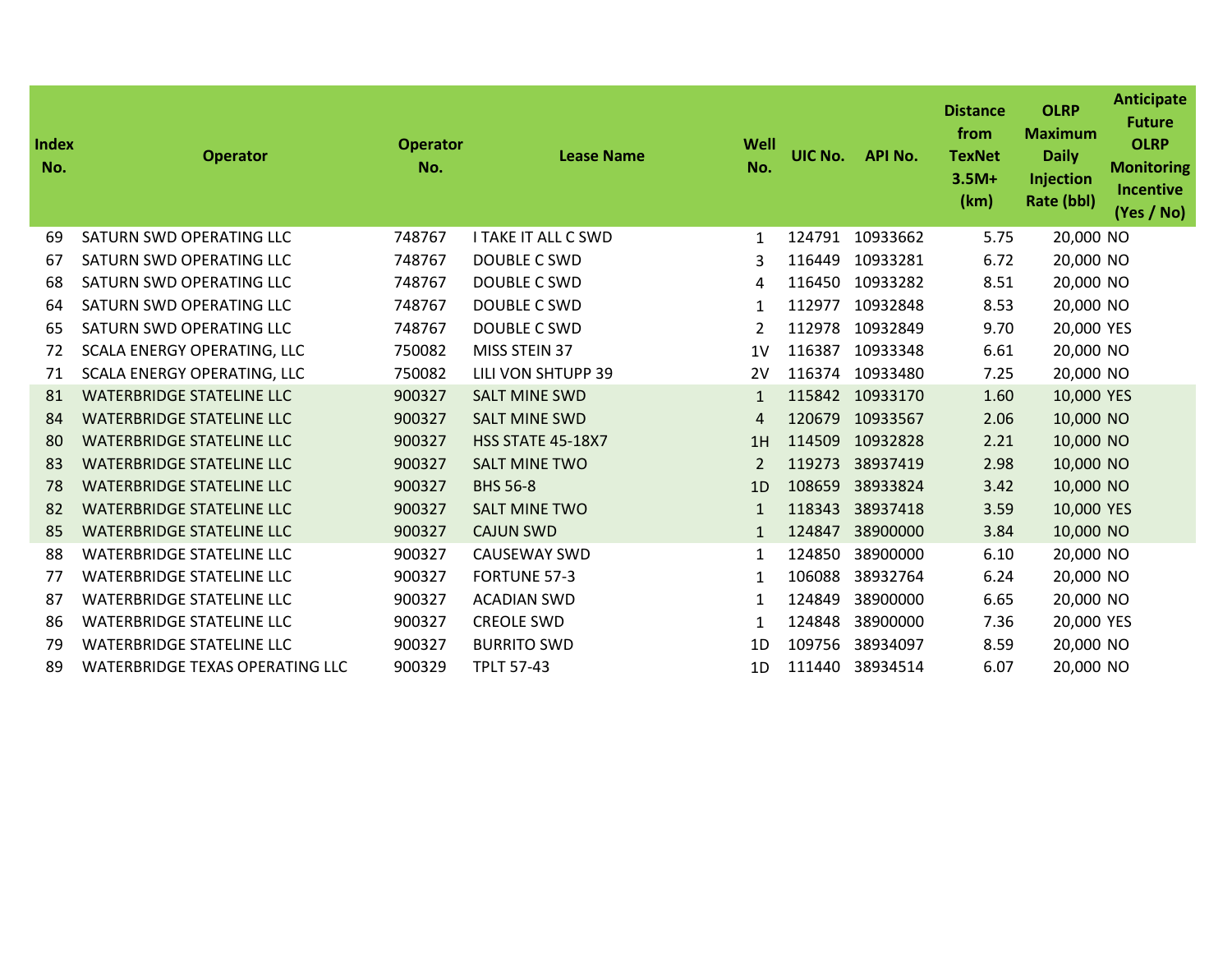# **Table 3 – Permitted Deep SWDs Participating in OLRP & Injection Rate Schedule**

**(next page)**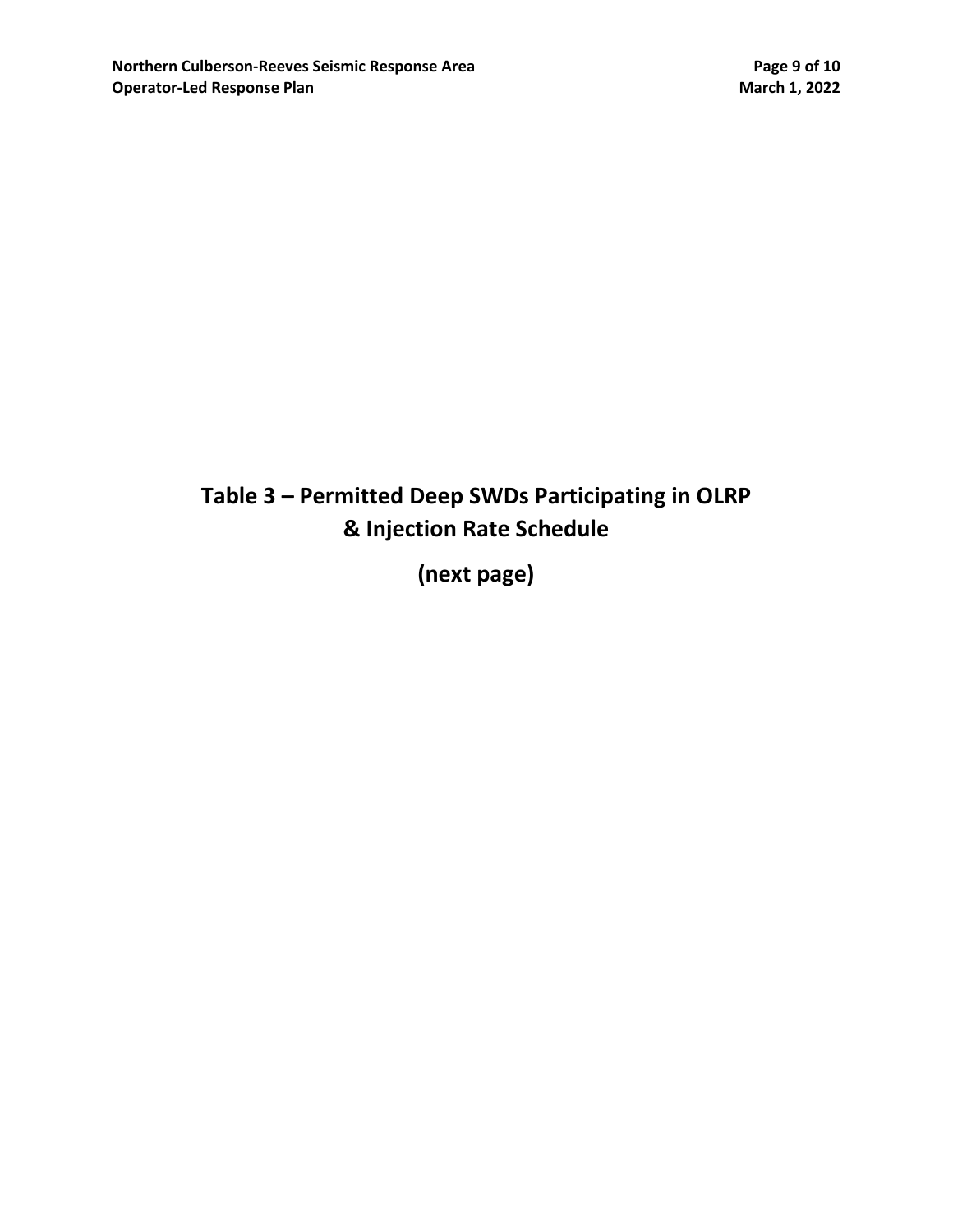| <b>Index</b><br>No. | <b>Operator</b>             | <b>Operator</b><br>No. | <b>Lease Name</b>         | Well<br>No.    | UIC No.     | <b>API No.</b> | <b>Current</b><br><b>Permitted</b><br><b>Daily</b><br><b>Average</b><br>Injection<br><b>Volume</b><br>(bbl) | 2021 Daily<br><b>Average</b><br>Injection<br><b>Volume</b><br>(bbl) | <b>OLRP</b><br><b>Maximum</b><br><b>Daily</b><br>Injection<br>Rate (bbl) |
|---------------------|-----------------------------|------------------------|---------------------------|----------------|-------------|----------------|-------------------------------------------------------------------------------------------------------------|---------------------------------------------------------------------|--------------------------------------------------------------------------|
| 22                  | <b>BPX MIDSTREAM LLC</b>    | 085409                 | NIAGARA 57-T1-32 SWD      |                | 903 119943  | 38938502       | 90,000                                                                                                      | 0                                                                   | 15,000                                                                   |
| 23                  | <b>BPX MIDSTREAM LLC</b>    | 085409                 | LENNY 58-T2-12 SWD        |                | 901 119944  | 38938498       | 90,000                                                                                                      | 0                                                                   |                                                                          |
| 24                  | <b>BPX MIDSTREAM LLC</b>    | 085409                 | SQUIGGY 58-T2-12 SWD      |                | 902 119945  | 38938499       | 90,000                                                                                                      | 11,436                                                              |                                                                          |
| 26                  | CHEVRON U.S.A. INC.         | 148113                 | <b>DR STATE EAST</b>      |                | 20SW 110589 | 10932704       | 25,000                                                                                                      | $\mathbf 0$                                                         | 150,000                                                                  |
| 27                  | CHEVRON U.S.A. INC.         | 148113                 | HH SE 7 SWD               | $\mathbf{1}$   | 112743      | 10932853       | 50,000                                                                                                      | 13,563                                                              |                                                                          |
| 28                  | CHEVRON U.S.A. INC.         | 148113                 | <b>HAY ZOELLE 9 SWD</b>   | $\mathbf{1}$   | 114946      | 10933026       | 50,000                                                                                                      | 12,742                                                              |                                                                          |
| 29                  | CHEVRON U.S.A. INC.         | 148113                 | <b>HAY BRANDON 19 SWD</b> | $\mathbf{1}$   | 116093      | 10933166       | 100,000                                                                                                     | 23,751                                                              |                                                                          |
| 30                  | CHEVRON U.S.A. INC.         | 148113                 | <b>HAY MARTIN 41 SWD</b>  | $\mathbf{1}$   | 116512      | 10933296       | 90,000                                                                                                      | 26,175                                                              |                                                                          |
| 31                  | CHEVRON U.S.A. INC.         | 148113                 | DR B SNOWBIRD 13 SWD      | $\mathbf{1}$   | 116549      | 10933303       | 90,000                                                                                                      | 27,347                                                              |                                                                          |
| 32                  | CHEVRON U.S.A. INC.         | 148113                 | DR A BRIGHTON 31 SWD      | $\mathbf{1}$   | 117157      | 10933316       | 90,000                                                                                                      | 28,051                                                              |                                                                          |
| 33                  | CHEVRON U.S.A. INC.         | 148113                 | DR B STRANGELOVE 25 SWD   | $\mathbf{1}$   | 118219      | 10933417       | 100,000                                                                                                     | 17,427                                                              |                                                                          |
| 34                  | CHEVRON U.S.A. INC.         | 148113                 | DR SWD 27                 | $\mathbf{1}$   | 119930      | 10933528       | 50,000                                                                                                      | 21,018                                                              |                                                                          |
| 35                  | CHEVRON U.S.A. INC.         | 148113                 | <b>HAY LANDON 9 SWD</b>   | $\mathbf{1}$   | 119931      | 10933539       | 100,000                                                                                                     | 40,768                                                              |                                                                          |
| 36                  | <b>CIMAREX ENERGY CO.</b>   | 153438                 | SPEND A BUCK 41 FEE       | 1              | 103236      | 10932395       | 50,000                                                                                                      | 15,722                                                              | 133,000                                                                  |
| 37                  | <b>CIMAREX ENERGY CO.</b>   | 153438                 | MIDDLEGROUND 16 FEE SWD   | 3              | 108115      | 10932532       | 50,000                                                                                                      | 0                                                                   |                                                                          |
| 38                  | <b>CIMAREX ENERGY CO.</b>   | 153438                 | ELWOOD 29 FEE SWD         | $\mathbf{1}$   | 111641      | 10932782       | 50,000                                                                                                      | 11,238                                                              |                                                                          |
| 39                  | <b>CIMAREX ENERGY CO.</b>   | 153438                 | ASSAULT 14 FEE SWD        | 9              | 113054      | 10932895       | 90,000                                                                                                      | 39,286                                                              |                                                                          |
| 40                  | <b>CIMAREX ENERGY CO.</b>   | 153438                 | MINE THAT BIRD 38 FEE SWD | 9              | 114451      | 10932982       | 90,000                                                                                                      | 19,638                                                              |                                                                          |
| 41                  | <b>CIMAREX ENERGY CO.</b>   | 153438                 | <b>COUNT FLEET 48 SWD</b> | 4              | 116911      | 10933356       | 70,000                                                                                                      | 24,744                                                              |                                                                          |
| 42                  | CIMAREX ENERGY CO.          | 153438                 | <b>LEONATUS 11 SWD</b>    | $\overline{2}$ | 117762      | 10933393       | 70,000                                                                                                      | 11,806                                                              |                                                                          |
| 43                  | <b>CIMAREX ENERGY CO.</b>   | 153438                 | <b>SIR BARTON 4 SWD</b>   | 9              | 118554      | 10933473       | 70,000                                                                                                      | 28,891                                                              |                                                                          |
| 44                  | <b>CIMAREX ENERGY CO.</b>   | 153438                 | NEEDLES 39 SWD            | 2              | 119949      | 10933597       | 75,000                                                                                                      | 9,839                                                               |                                                                          |
| 73                  | SCALA ENERGY OPERATING, LLC | 750082                 | <b>KABALI 27 SWD</b>      | 1V             | 119062      | 10900000       | 70,000                                                                                                      | 0                                                                   | 0                                                                        |
| 74                  | SCALA ENERGY OPERATING, LLC | 765602                 | <b>MUSTACHIO 12</b>       | 1V             | 119181      | 10900000       | 70,000                                                                                                      | 0                                                                   |                                                                          |
| 75                  | SELECT ENERGY SERVICES, LLC | 765602                 | JOFFREY SWD 58-13         | 1              | 119927      | 38900000       | 80,000                                                                                                      | 0                                                                   | 0                                                                        |
| 76                  | SELECT ENERGY SERVICES, LLC | 765602                 | HODOR SWD 57-19           | 2              | 120805      | 38900000       | 80,000                                                                                                      | 0                                                                   |                                                                          |